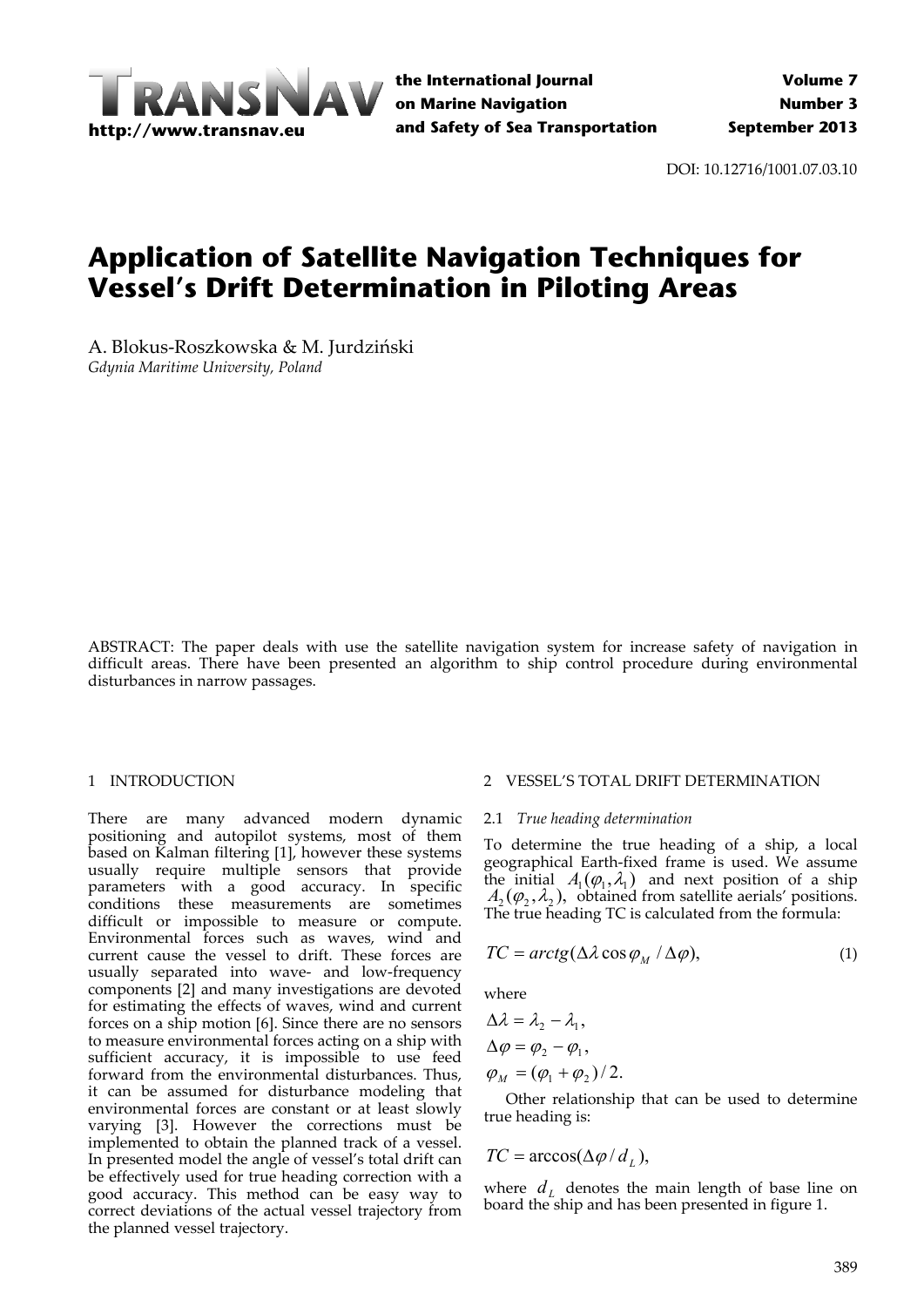

Figure 1. Base line on board the ship using two GPS receivers for true course determination

#### 2.2 *Course over ground determination*

An important issue of vessels' navigation in restricted areas is the knowledge of course over ground [5].



Figure 2. Two bases on board using four GPS receivers for COG determination

To determine the course over ground four antennas of DGPS receivers must by used. The two base lines  $d_L$ ,  $d_B$  are installed on board as presented in figure 2.

For estimation the actual heading and total drift angle during a ship movement four satellite position must be observed. Next we denote by  $G_1(\varphi_{C_1}, \lambda_{C_1})$ the fixed position of a ship at moment  $t_1$ , and by  $G_2(\varphi_{G_2}, \lambda_{G_2})$  the position of a ship after a distance  $d_G^2$  at moment  $t_2$ . Time  $\Delta t = t_2 - t_1$ , can be a step for repeating the procedure in algorithm. Having in disposal four satellite aerials with given positions  $A_1(\varphi_1, \lambda_1)$ ,  $A_2(\varphi_2, \lambda_2)$ ,  $A_3(\varphi_3, \lambda_3)$ ,  $A_4(\varphi_4, \lambda_4)$  at moment  $t_1$ , we can determine the fixed position  $G_1$  of a ship as a mean value of aerials' positions:

$$
\varphi_{G_1} = (\varphi_1 + \varphi_2 + \varphi_3 + \varphi_4)/4,\n\lambda_{G_1} = (\lambda_1 + \lambda_2 + \lambda_3 + \lambda_4)/4.
$$
\n(2)



Figure 3. Setting of two fixes G<sub>1</sub> and G<sub>2</sub> to determine course over ground

The vessel's course over ground *COG* can be determine from formula:

$$
COG = \arcsin((\lambda_{G_2} - \lambda_{G_1})\cos\varphi_G/d_G),\tag{3}
$$

or

$$
COG = \arccos((\varphi_{G_2} - \varphi_{G_1})/d_G), \tag{4}
$$

where  $\varphi_G = (\varphi_{G_1} + \varphi_{G_2})/2$  and distance run between positions  $G_1$ ,  $G_2^2$ :

$$
d_G = \sqrt{[(\lambda_{G_2} - \lambda_{G_1}) \cos \varphi_G]^2 + (\varphi_{G_2} - \varphi_{G_1})^2}.
$$
 (5)

Finally the angle of vessel's total drift is given by formula:

$$
\gamma = COG - TC.\tag{6}
$$

## 3 ALGORITHM FOR VESSEL'S DRIFT CALCULATION

Presented algorithm consists of three parts: the initialization, drift estimation and true heading updating, see figure 4.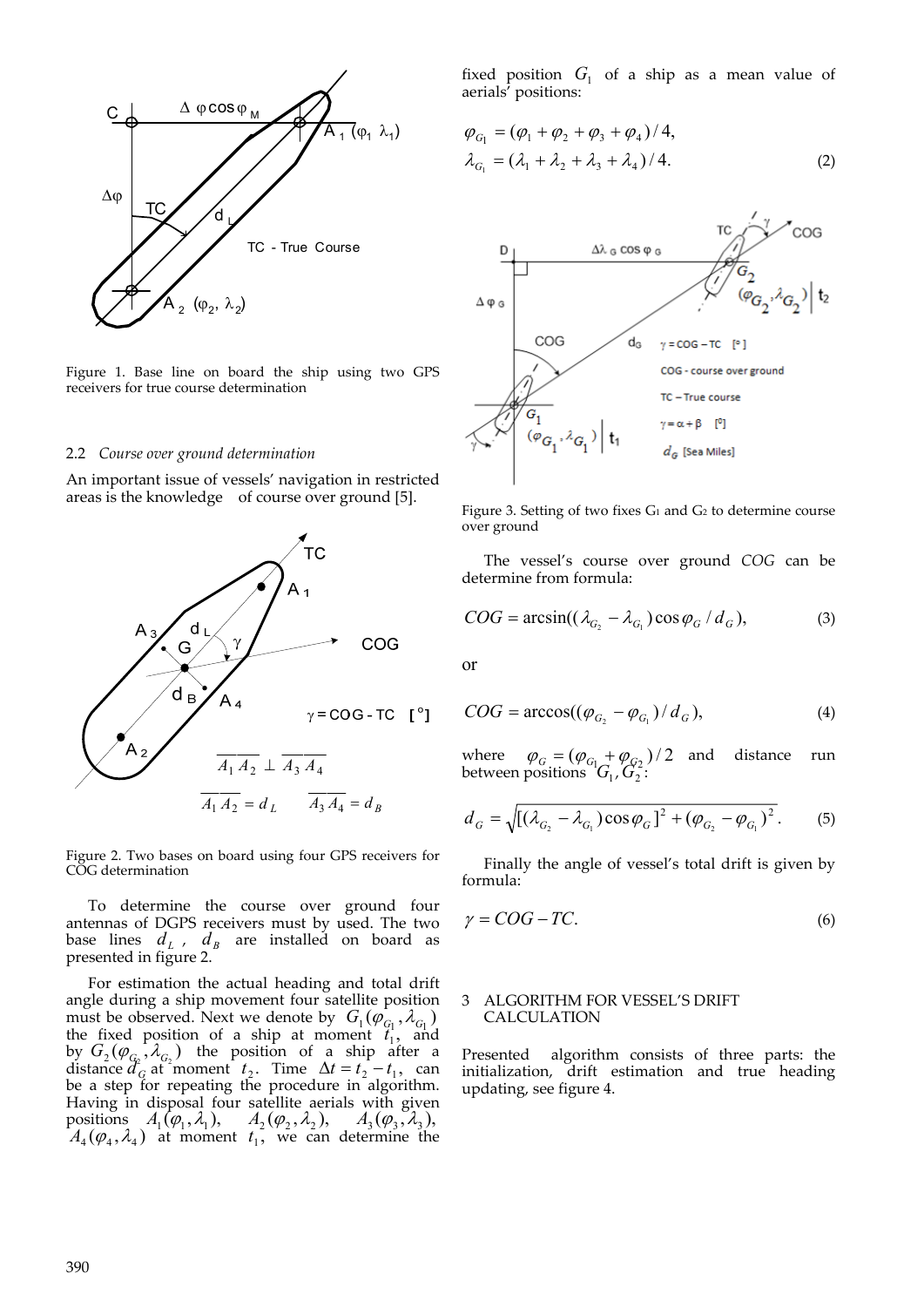

Figure 4. Block diagram for true heading and angle of vessel's total drift calculation